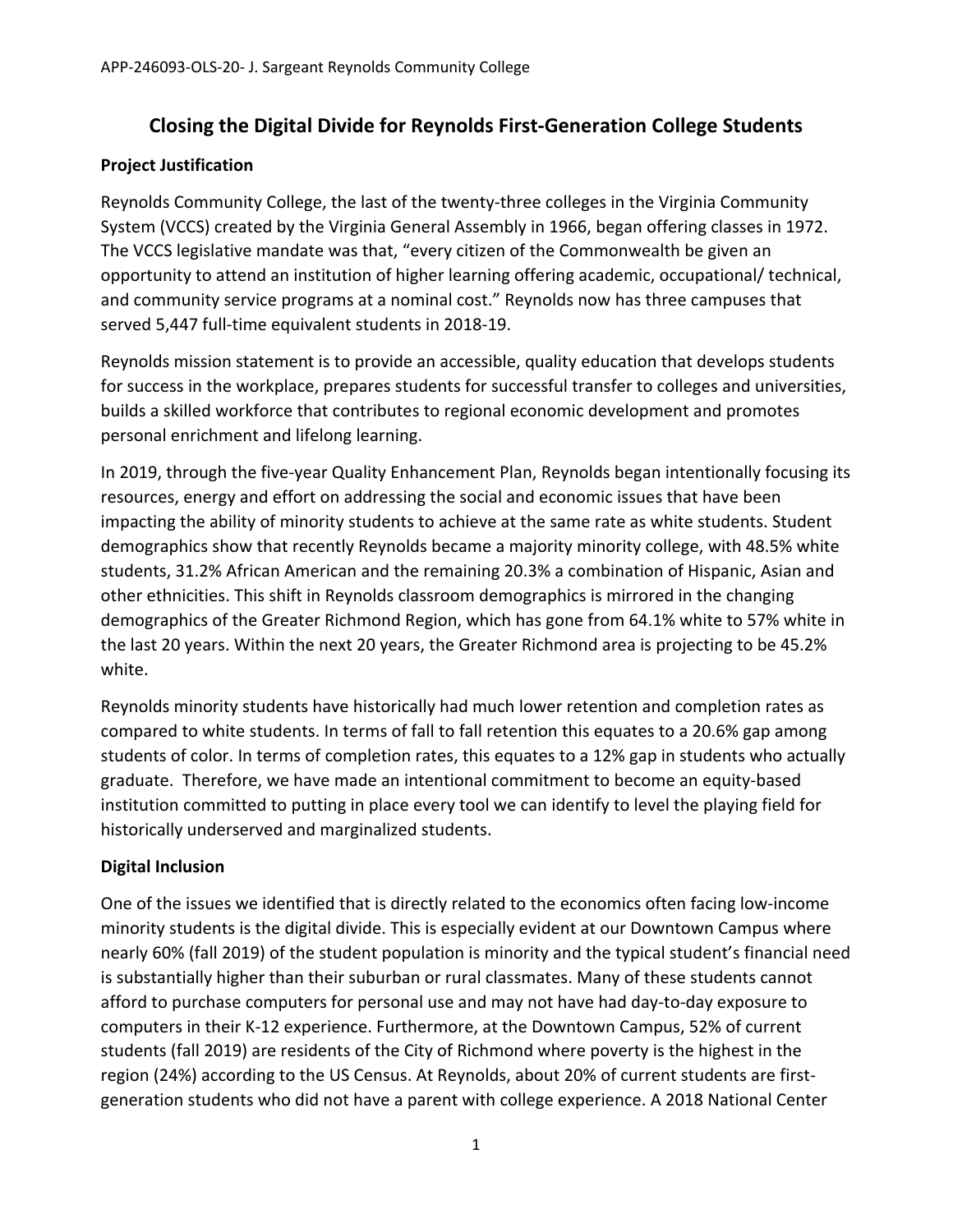for Education Statistics study notes that first‐generation students are more likely to drop out of college than their peers whose parents attended college or have a bachelor's degree (33% vs 26% vs 14%). (https://nces.ed.gov/pubs2018/2018421.pdf)

The following graphic from the Pew Research Center supports the assertion that low‐income Americans are more likely to have fewer digital resources. This lack of digital resources can have an effect upon classroom success.



The Downtown Campus Library currently has only 12 laptop computers for loan, but because of limited availability and high demand, students must only use them on‐campus and return them within four hours. These laptops are in constant use. From 7/1/2018 to 6/30/2019, the 12 Downtown Campus laptops were checked out 1380 times. Usage at our suburban and rural campuses were much lower (47% lower at the suburban campus and 94% lower at the rural campus). Students frequently ask to take the laptops home overnight or for the weekend so that they can work on a paper or do research, but with our current allotment, we are unable to meet these requests. In fall 2018 Downtown Campus served 929.7 full‐time equivalent students.

In fall 2019, a group of Downtown Campus students who had borrowed laptop computers shared their impressions of the program. Of this group, the following comments were received

regarding the inability utilize the laptops for longer periods or at home: "I do feel like I would benefit from it because it will be a lot more easier [sic] to do homework at home." "Yes, because I'll be able to complete my assignments." "Yes. It will be easier for me to do work on the go." "Yes the time limit disrupts the work." "Yes because I would have the resources needed to complete my work." Regarding the issues the time limit and inability to take the laptops home, students said, "Yes because at times I would have to wait until the next day to complete." Yes. I can't do any work when I'm not home." "Yes because sometimes the only thing I can do to get my homework done on Reynolds laptops." "Yes because time fly [sic] and you could forget when to bring it back." It should be noted that others did not have issues and these laptops have not be limited to low‐ income or first‐generation students.

Like many modern libraries, Reynolds has migrated much of the collections to digital format. Over 75% of Reynolds book collection consist of e‐books, while 99% of periodicals are only available online through research databases. This is a distinct disadvantage for students without a personal computer who will be limited to what they can access on a cell phone, a library desktop computer or one of the short-term, on-campus loaner laptops. We do however, offer a great deal of assistance to students including research assistance from a librarian 24/7, through LRCLive and online tutoring 24/7, through Brainfuse. All of these services are offered free of charge to students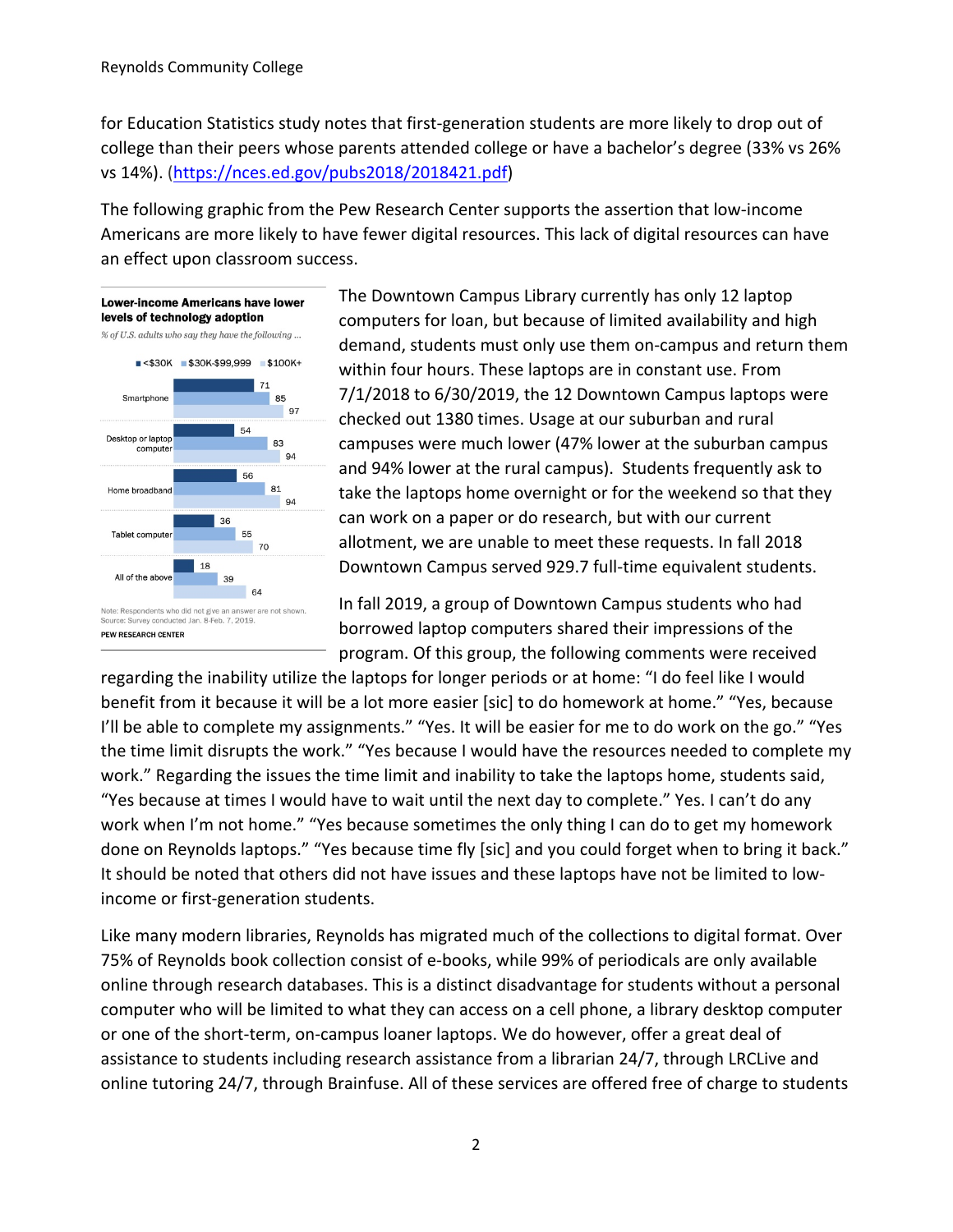(however, 24/7 is only as good as a student's ability to connect). Walk‐in librarian services are available to students and the public during library hours.

The overwhelming majority of Reynolds student attend classes part‐time (72%) and 70% of Reynolds financial aid qualified students are employed according to Federal Financial Aid applications, leaving little extra time to spend on‐campus doing research or homework before or after class. These students also have many responsibilities when they leave campus. In addition to employment, most have families. Although most Reynolds students are working, approximately 50% qualify for need based financial aid.

# *First‐Generation Students*

First-generation students are more likely to show up without the necessary resources to be successful college students in part because they have not had models at home who understand what is needed. First-gen students are also much more susceptible to what is known as "summer melt." Summer melt occurs when high school seniors leave school counselors behind after graduation and have no one to keep them engaged in the college enrollment process until fall semester begins. Castleman and Page reporting on their research in *Social Science Quarterly* (2014) on Summer Melt said, "This isolation from professional support may be particularly problematic for first‐generation college‐bound students, whose families and extended social networks may lack direct experience with the college process." Without this support, financial aid deadlines may pass unnoticed. They may fail to attend orientation sessions and if financial aid has not yet been awarded, they may be unable to purchase books and supplies. First‐gen students are often unaware of the importance of having access to a computer until they arrive on campus. When they gain access, they may lack the basic skills required to effectively operate the computer.

A large multi‐year study at a mid‐Atlantic HBCU that looked primarily at first‐gen students had the following findings:

- Incoming college freshmen have a very basic level of information and technology literacy;
- They arrive with a rudimentary knowledge of computer fundamentals;
- They are proficient in the use of email, social media, conducting online searches, and navigation of the World Wide Web;
- They are terribly deficient when it comes to the use of core computer applications used for academic and professional productivity (Buzzetto‐Hollywood et al., 2017).

In order to provide a more digitally inclusive campus for first-generation students, Reynolds proposes to offer a semester long loan of laptop computers to forty students at the Downtown Campus most in need of a computer. In addition to computers fully installed with the software, they will be provided free technology training workshops that will orient them to the basics of operating the laptops and familiarize them with the software they will need for their courses. They will also attend an orientation to Reynolds library research and tutoring services. Once these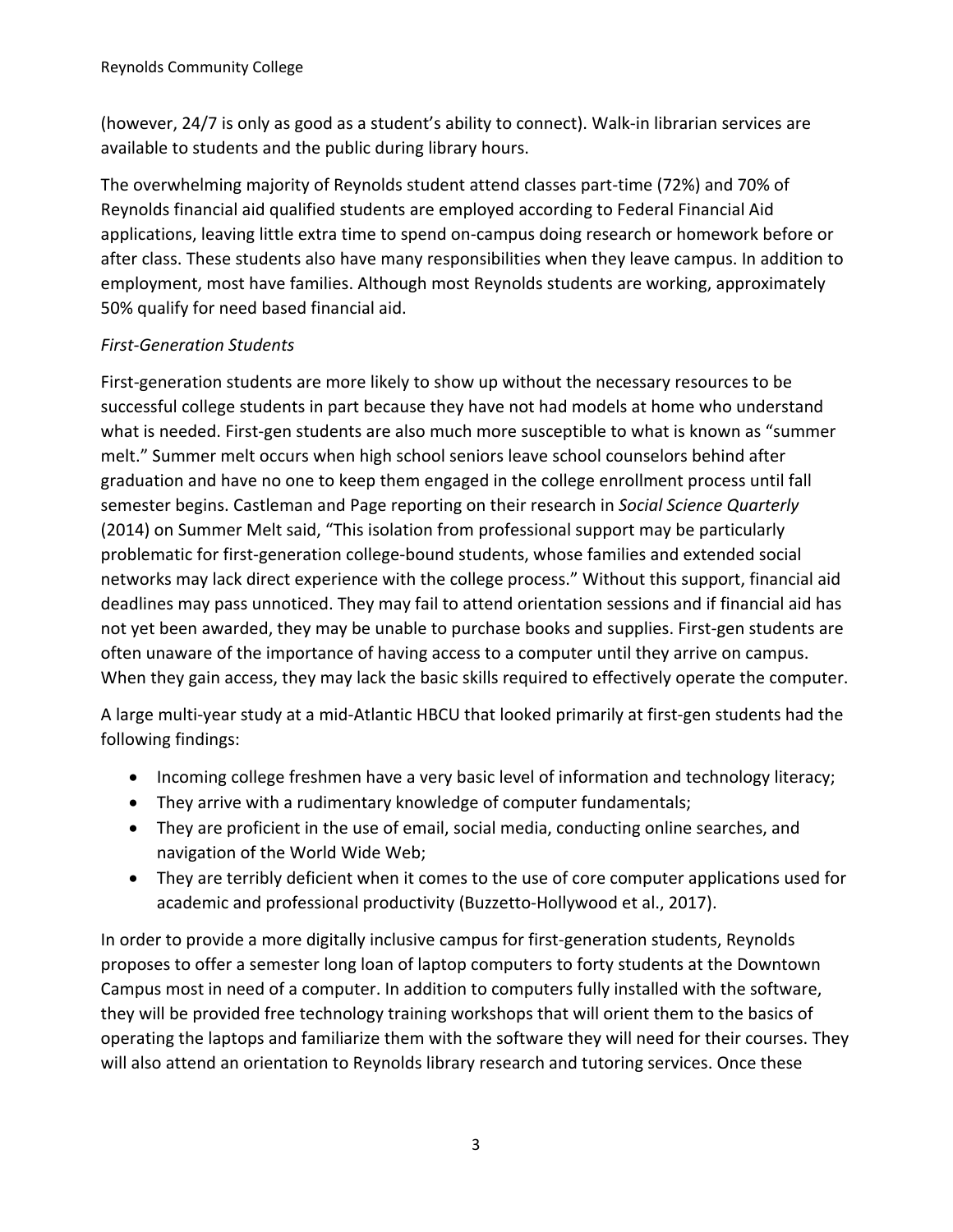students have access to federal financial aid, they can speak with a Reynolds financial aid expert who will guide them on purchasing a laptop by the end of the semester.

## *Project Goals*

- 1. Provide first‐generation students with technology resources to be successful college students that will help them to persist at Reynolds Community College
- 2. Forty first‐generation students given access to laptops and digital resource training will show increased retention of at least 5% by the end of the project period as compared with previous first‐generation students who were not provided these resources
- 3. At least 80% of students surveyed participants will indicate that access to a laptop and workshops helped them better prepare for courses and feel more connected with Reynolds Community College

## **Project Work Plan**

Upon notification of the grant award, Mr. Paul Chapman will be appointed to be the project director. Mr. Chapman is the full‐time academic support librarian. At the beginning of the project, Mr. Chapman will devote 10‐15 hours per week to the project. He will continue to be paid by the college, not by the grant.

Essential first tasks include ordering 45 new laptop computers as well as a cart to store the laptops when not in use. Mr. Chapman will supervise Mr. Kaylan Benson, Library Technology Trainer/Tutor, who will begin planning a student Technology Training Workshop. Developing a laptop and software workshop for first-gen students is expected to take 30 hours. Mr. Chapman will plan an orientation to library research for first-gen students and discuss an overview to be presented by the supervisor of the Tutoring Center.

In the first three weeks of the project, the director will work with an analyst from the Reynolds Office of Institutional Effectiveness (OIE) to initiate design of data collection methods and instruments for the project. They will be given a deadline of January 5, 2021. This includes student satisfaction surveys and a laptop tracking database. During this time, the project director will communicate often with the data analyst to ensure that the integrity of the data collection methodology and design is following the intent of the project.

One survey will measure student satisfaction with specific aspects of the laptop loan program and how it will be helpful in student's ability to complete their course work, and do library research. Another survey will evaluate the effectiveness of the technology training as rated by student participants. Students will complete surveys anonymously administered through the Student Information System or student email system. The laptop survey will be administered at the end of the semester and technology training surveys will be administered at the end of each workshop. One‐on‐one tutoring will be evaluated at the end of the semester.

By the beginning of spring 2021 semester, the new grant funded laptops should have been received and inventoried. Mr. Chapman will develop an online application form and link which will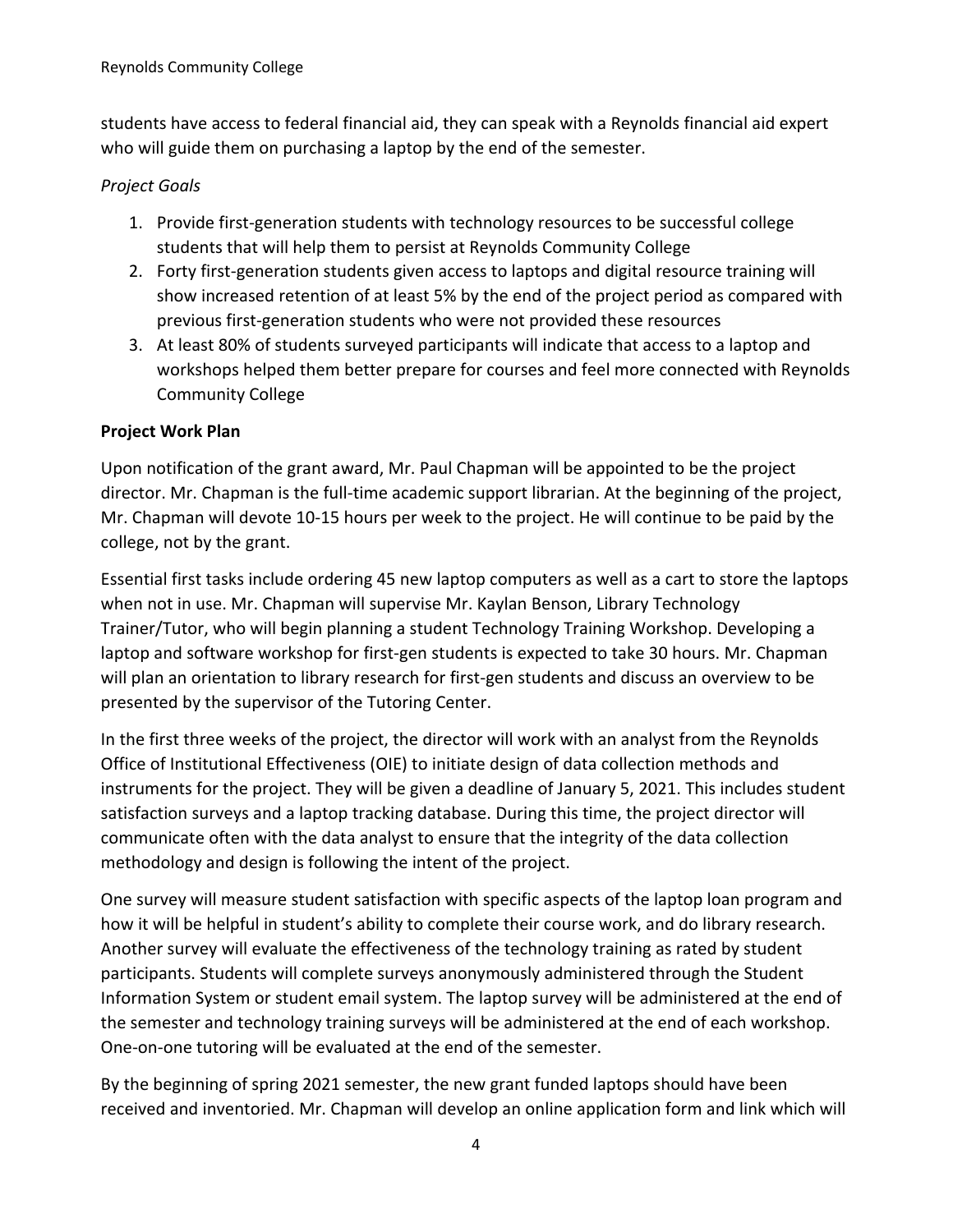go out in the notification of the new laptop loan program in November 2020. OIE will run a query in the Student Information System to identify all first-gen students registered for classes at the Downtown Campus. Only these students will receive the email notification that they are eligible to borrow a laptop. All librarians will be trained to answer questions on the laptop loan program should students come in person with an application question.

The first week of January, Mr. Chapman will evaluate which students will benefit most from laptop loan based on a rubric that considers financial need as the highest weighed criteria, and he will email and call until he reaches the students. He will schedule times/days for laptop pick‐up and Technology Training, Library Research and Tutoring Orientation. After finals each semester, students have five days to turn in the laptops. This process will be repeated each semester. Laptops will also be available for loan to first‐gen students who are registered in summer school on the same application basis.

All participating students will be required to attend a technology workshop to receive their laptop, sign their loan agreement, go over the terms of the loan and ensure that they have basic understanding of the hardware and software that they are being provided.

## *Risks to the Project*

Damage to the laptops is anticipated. Our purchase will include insurance and we have in‐house computer service technicians who can repair most internal issues. The program will loan out 40 of the 45 that will be purchased so that five will be available for students to use if they have to bring in a laptop for repairs.

It is anticipated that a few laptops will be lost or stolen. The College can put a hold on a student's account if there is a pattern of misuse; otherwise, we can refuse to loan laptops to students who appear to be at risk and finally, the College may have to replace laptops that are missing, stolen or badly abused.

Students may fail to participate in technology workshops even though they are required. Mr. Chapman, Mr. Benson and all library staff are available to any Reynolds student to assist with technology or research questions or concerns throughout the semester. This will be made clear to every first-gen student who checks out a laptop through this program that they cannot receive their laptop until training is received.

### **Project Outcomes**

The first participants in the project will begin in spring 2021, therefore, the first data collection will begin at the end of the spring 2021 semester. Project outcomes by semester will include:

| Semester                  | Outcome           | Source         |
|---------------------------|-------------------|----------------|
| Spring 2021, Summer 2021, | Improved research | Student survey |
| Fall 2021, Spring 2022,   |                   |                |
| Summer 2022               |                   |                |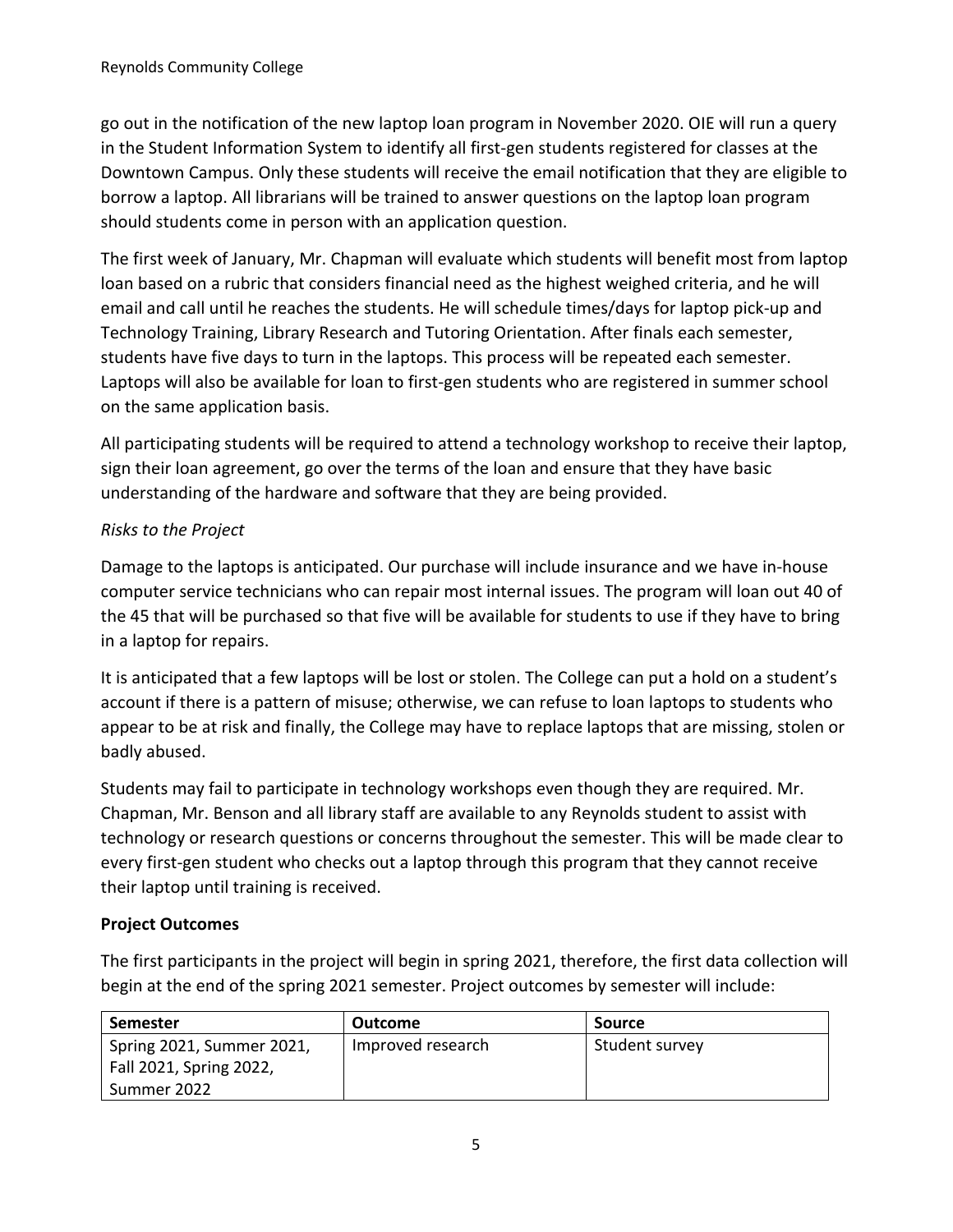| Spring 2021, Summer 2021, | Improved course              | Student survey |
|---------------------------|------------------------------|----------------|
| Fall 2021, Spring 2022,   | preparedness                 |                |
| Summer 2022               |                              |                |
| Spring 2021, Summer 2021, | Satisfaction w/loaned laptop | Student survey |
| Fall 2021, Spring 2022,   |                              |                |
| Summer 2022               |                              |                |
| Spring 2021, Summer 2021, | Technology workshops         | Student survey |
| Fall 2021, Spring 2022,   | increased technology         |                |
| Summer 2022               | productivity                 |                |

Long range outcomes include:

| <b>Timeframe</b>                | <b>Outcome</b>                  | <b>Source</b>                     |
|---------------------------------|---------------------------------|-----------------------------------|
| Spring 2021 to Spring 2022      | Retention - Did we increase     | <b>Student Information System</b> |
|                                 | retention for first-generation  | based on first-generation         |
|                                 | students by at least 5% by the  | students who were loaned a        |
|                                 | end of the project period?      | laptop                            |
| Summer 2021 to Summer           | Retention – Did we increase     | <b>Student Information System</b> |
| 2022                            | retention for first-generation  | based on first-generation         |
|                                 | students by at least 5% by the  | students who were loaned a        |
|                                 | end of the project period?      | laptop                            |
| Beginning of project to end of  | Final Retention at least 5% for | <b>Student Information System</b> |
| project                         | all participants                | based on first-generation         |
|                                 |                                 | students who were loaned a        |
|                                 |                                 | laptop                            |
| <b>Overall Students served*</b> | Output                          | <b>Source</b>                     |
| Spring 2021, Summer 2021,       | 40 first-generation students    | Laptop tracking database that     |
| Fall 2021, Spring 2022,         | per semester for a total of 200 | collects student name, ID#,       |
| Summer 2022, Fall 2022          | students (20 each in summer     | address, phone #, laptop          |
|                                 | semesters)                      | inventory#                        |

\*Data for fall 2022 students will not be included in surveys or final report as the semester will have just started.

### **Sustainability**

Personnel in the project will continue to be paid by Reynolds Community College. No additional personnel are anticipated to be added.

Over time, we will include in the Library budget replacement of the laptops. We will undertake this on a rolling basis after five years, replacing as many as we are able to given the constraints of our budget. We also have the ability to replace components of the laptops, therefore, gradually upgrading them over time as our budget allows.

The Library staff plans to continue to follow the outcomes of these two digital divide programs beyond the grant program to ensure that these programs are still making an impact especially since we are looking at other programs focused on first-generation students.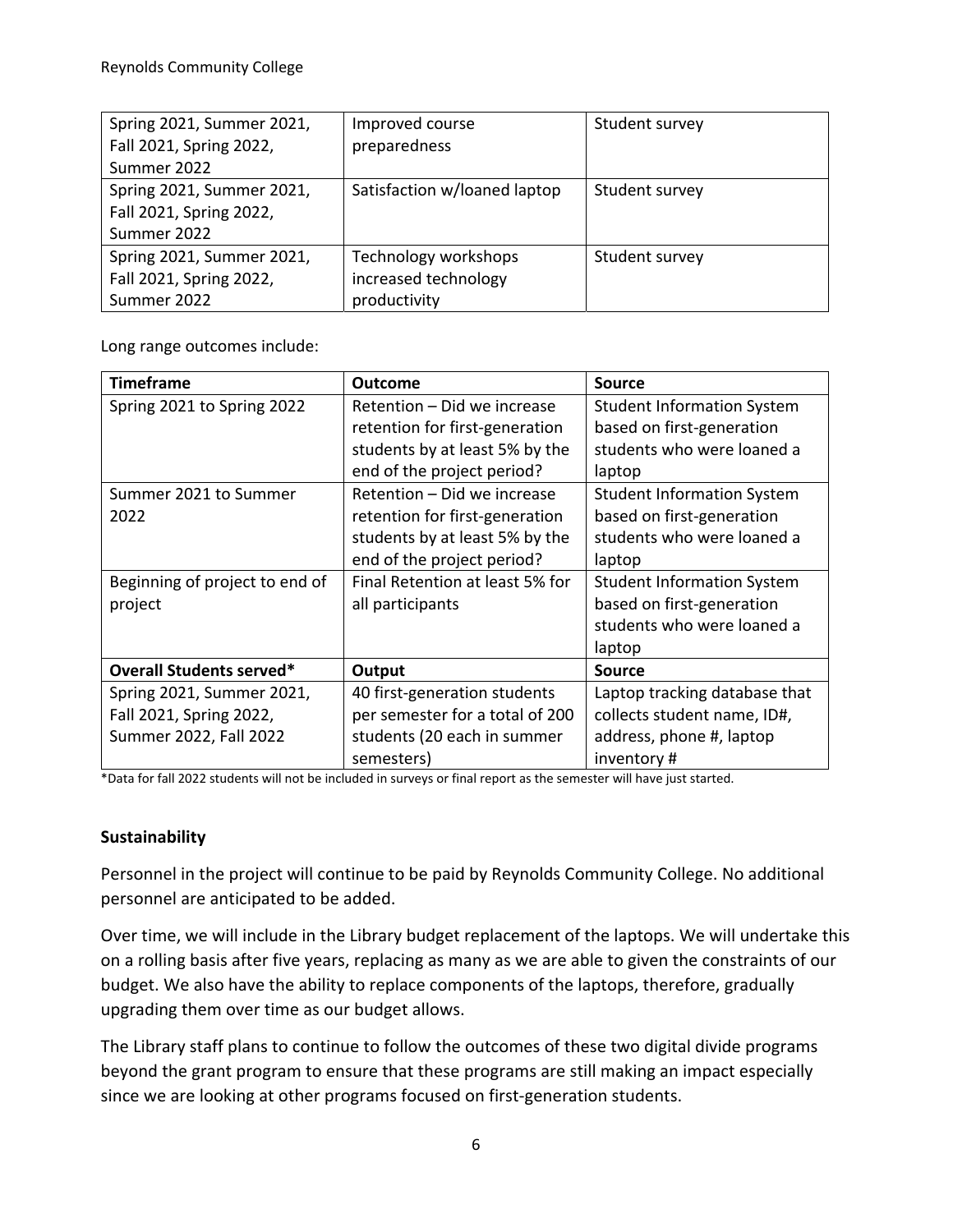#### Schedule of Completion

| Year 1                                    | <b>Fall 2020</b> |     |            | Spring 2021 |     |     |     |     | Summer 2021 |      | Fall 2021 |     |
|-------------------------------------------|------------------|-----|------------|-------------|-----|-----|-----|-----|-------------|------|-----------|-----|
| 9/1/2020                                  | Sept             | Oct | <b>Nov</b> | <b>Dec</b>  | Jan | Feb | Mar | Apr | May         | June | July      | Aug |
|                                           |                  |     |            |             |     |     |     |     |             |      |           |     |
| Chapman Supervises grant project          |                  |     |            |             |     |     |     |     |             |      |           |     |
| Chapman - Orders 45 Laptops & Laptop      |                  |     |            |             |     |     |     |     |             |      |           |     |
| Cart                                      |                  |     |            |             |     |     |     |     |             |      |           |     |
| Benson - Develops Student Technology      |                  |     |            |             |     |     |     |     |             |      |           |     |
| <b>Training Workshop</b>                  |                  |     |            |             |     |     |     |     |             |      |           |     |
| Chapman - Plans short Library Research    |                  |     |            |             |     |     |     |     |             |      |           |     |
| Overview                                  |                  |     |            |             |     |     |     |     |             |      |           |     |
| Research analyst begins data collection   |                  |     |            |             |     |     |     |     |             |      |           |     |
| design                                    |                  |     |            |             |     |     |     |     |             |      |           |     |
| Laptop loan application designed          |                  |     |            |             |     |     |     |     |             |      |           |     |
| From Student Information System -         |                  |     |            |             |     |     |     |     |             |      |           |     |
| Research Analyst identifies first-gen     |                  |     |            |             |     |     |     |     |             |      |           |     |
| students for laptop loan program          |                  |     |            |             |     |     |     |     |             |      |           |     |
| Laptop loan application sent to first-gen |                  |     |            |             |     |     |     |     |             |      |           |     |
| student emails with 2 week deadline       |                  |     |            |             |     |     |     |     |             |      |           |     |
| 40 students with most need identified     |                  |     |            |             |     |     |     |     |             |      |           |     |
| through a rubric                          |                  |     |            |             |     |     |     |     |             |      |           |     |
| Chapman - Notifies selected students to   |                  |     |            |             |     |     |     |     |             |      |           |     |
| pickup laptops and attend Technology      |                  |     |            |             |     |     |     |     |             |      |           |     |
| Workshop                                  |                  |     |            |             |     |     |     |     |             |      |           |     |
| First-gen students borrow laptops         |                  |     |            |             |     |     |     |     |             |      |           |     |
| Technology Workshops, Library Research    |                  |     |            |             |     |     |     |     |             |      |           |     |
| Orientation & Tutoring Overview held      |                  |     |            |             |     |     |     |     |             |      |           |     |
| Surveys sent out - email/ Student         |                  |     |            |             |     |     |     |     |             |      |           |     |
| Information System                        |                  |     |            |             |     |     |     |     |             |      |           |     |
| Survey Data Collected/Analyzed            |                  |     |            |             |     |     |     |     |             |      |           |     |
| One-on-one Technology Tutoring            |                  |     |            |             |     |     |     |     |             |      |           |     |